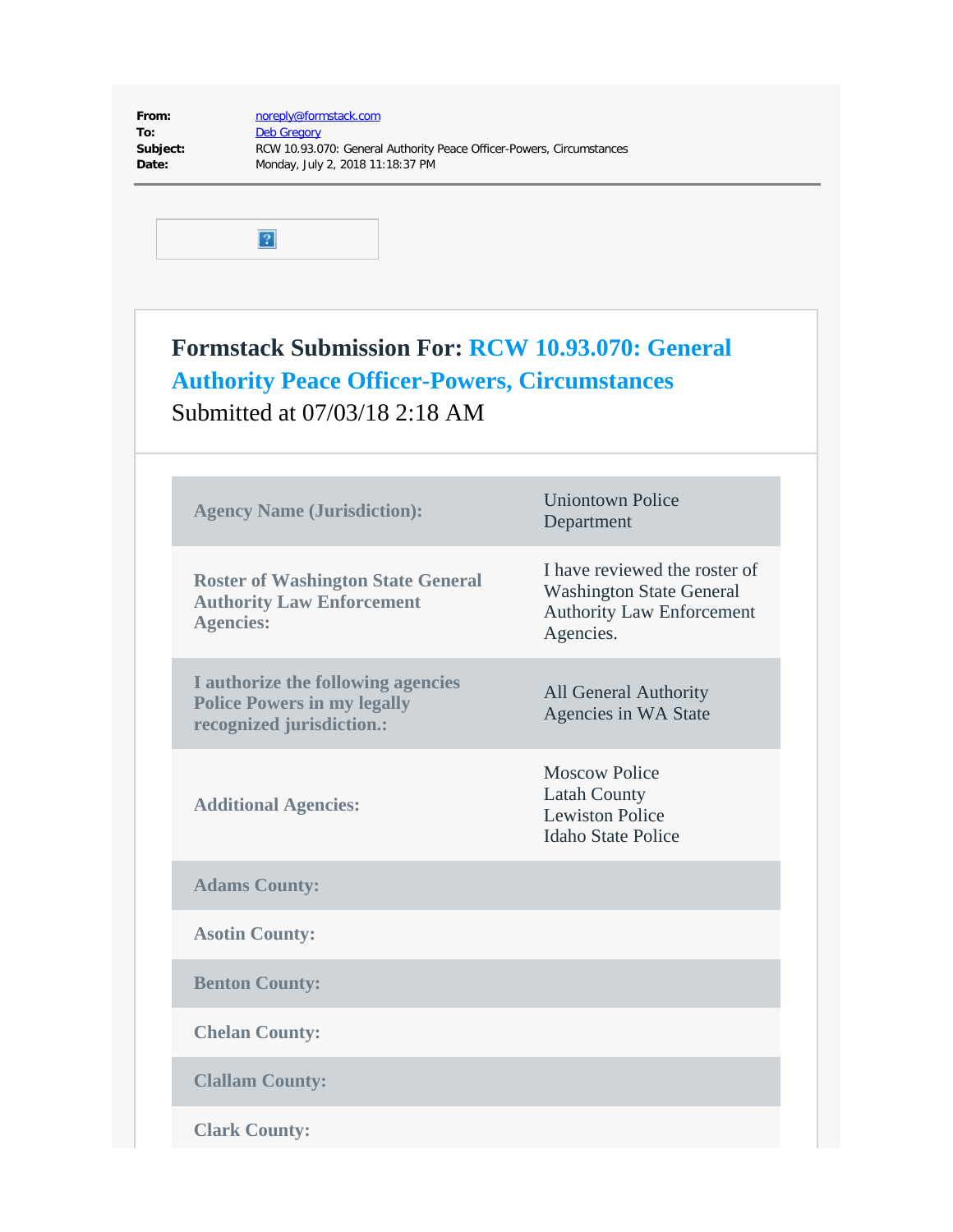**Columbia County:**

**Cowlitz County:**

**Douglas County:**

**Ferry County:**

**Franklin County:**

**Garfield County:**

**Grant County:**

**Grays Harbor County:**

**Island County:**

**Jefferson County:**

**King County:**

**Kitsap County:**

**Kittitas County:**

**Klickitat County:**

**Lewis County:**

**Lincoln County:**

**Mason County:**

**Okanogan County:**

**Pacific County:**

**Pend Oreille County:**

**Pierce County:**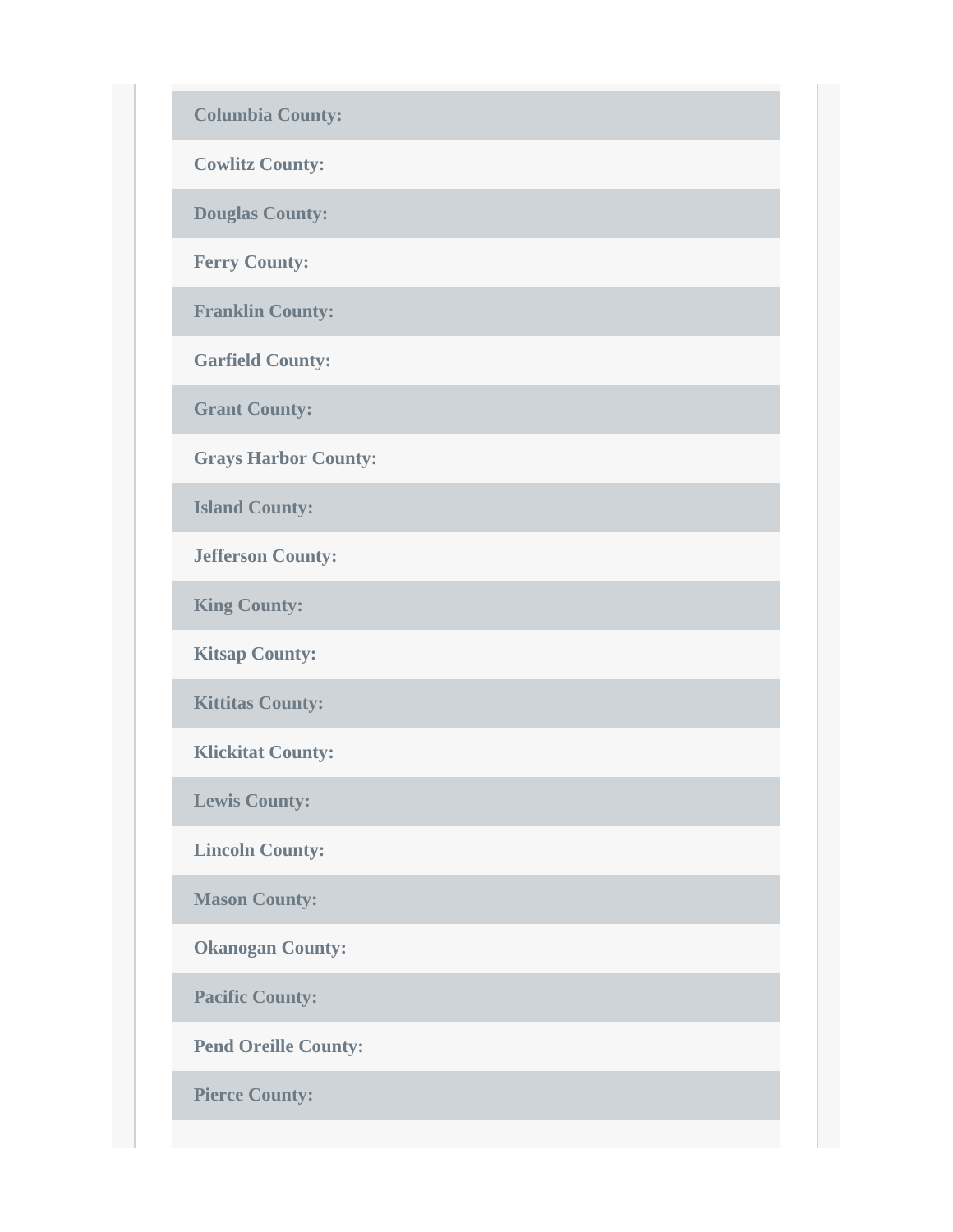**San Juan County:**

**Skagit County:**

**Skamania County:**

**Snohomish County:**

**Spokane County:**

**Stevens County:**

**Thurston County:**

**Wahkiakum County:**

**Walla Walla County:**

**Whatcom County:**

**Whitman County:**

**Yakima County:**

**Name of Authorizing Individual:** Joe Handley **Job Title of Authorizing Individual:** Chief of police **Email Address of Authorizing Individual:** uniontownchief@gmail.com **Agency Name:** Uniontown Police Department **Date of Form Completion Completion :** Jul 02, 2018 **By providing this information you are providing an electronic signature authorizing your consent. RCW 9A.04.110(24) establishes "signature**

**includes any memorandum, mark, or sign made with intent to authenticate any instrument or writing, or the subscription of any person thereto.":**

I have read and acknowledge this statement.